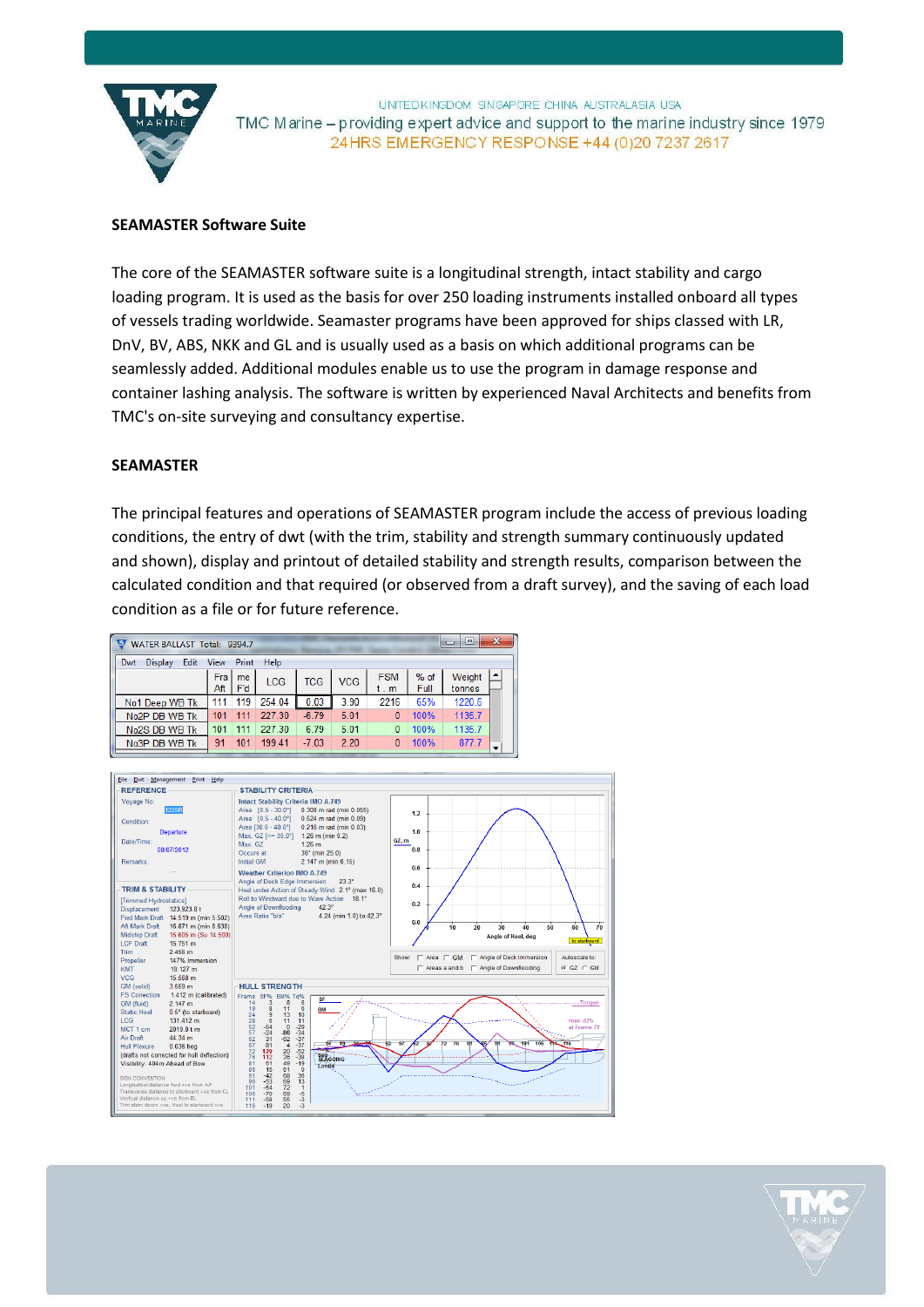

UNITED KINGDOM SINGAPORE CHINA AUSTRALASIA USA TMC Marine - providing expert advice and support to the marine industry since 1979 24 HRS EMERGENCY RESPONSE +44 (0) 20 7237 2617

# **SEAFLOOD**

The SEAFLOOD additional module allows any compartment in the vessel to be flooded (including those which would normally be dry, for example the engine room, cargo spaces etc.). Each space may be free flooded, or a hole of a specific size and position may be entered and the effect on the vessel over a period of time can be seen. In addition to this, the program allows the progressive flooding of adjacent compartments through pipe ducts and other non-watertight areas, so that the effects on the vessel's strength and stability can be analysed.



|                   | <b>S</b> Flooding Simulation |              |             |               |     |     |            |                 |              |         | $\Box$                                     |
|-------------------|------------------------------|--------------|-------------|---------------|-----|-----|------------|-----------------|--------------|---------|--------------------------------------------|
| Display           |                              |              |             |               |     |     |            |                 |              |         |                                            |
| <b>Initialise</b> |                              | Step 1 min   |             | <b>Run to</b> |     | 25  |            | 11              | mins Elapsed |         |                                            |
| <b>Mins</b>       | <b>Disp</b>                  | <b>Max</b>   | <b>Trim</b> | <b>GM</b>     | Max | Max | <b>Max</b> | <b>Forepeak</b> | <b>No 1</b>  | No 2 DE | $\overline{\phantom{a}}$<br><b>Remarks</b> |
|                   | tonnes                       | <b>Draft</b> |             |               | SF% | BM% | Ta%        |                 | WBT(C)       | WBT(S)  |                                            |
| $\bf{0}$          | 38401                        | 8.98         | $-3.53$     | 5.56          | 103 | 111 | $-33$      | 593.9 F         | 0.0 L        | 886.0R  | Collision at time 1025 hr                  |
|                   | 38449                        | 9.03         | $-3.59$     | 5.56          | 103 | 112 | $-33$      | 597.4 F         | 45.0L        | 886.0R  |                                            |
| $\overline{2}$    | 38498                        | 9.07         | $-3.66$     | 5.56          | 103 | 112 | -33        | 600.9 F         | 90.2L        | 886.0R  |                                            |
| 3                 | 38552                        | 9.11         | $-3.74$     | 5.57          | 103 | 112 | $-33$      | 604.7 F         | 140.2L       | 886.0R  | $\overline{\phantom{a}}$                   |
| ∣∢∣               |                              |              |             |               |     |     |            |                 |              |         |                                            |

| <b>WATER BALLAST Total:</b>                                                                      |             | 16627.3 |                 |             |            |                            |                   |        |                |          | EDE                 |  |
|--------------------------------------------------------------------------------------------------|-------------|---------|-----------------|-------------|------------|----------------------------|-------------------|--------|----------------|----------|---------------------|--|
| Edit<br>View<br>Print<br>Table                                                                   | Help        |         |                 |             |            |                            |                   |        |                |          |                     |  |
| $\Box$ Tank Gauges<br>Forepeak<br>No 1 WBT(C)<br>No 2 DB WBT(P)<br>No 2 DB WBT(S)<br>No 2 WB (P) | $%$ of      | Weight  | <b>Status</b>   | Vol         | <b>FSM</b> | Connect to                 | Hole              | Ext Ht | Int.Ht         | Pump     | O/P                 |  |
|                                                                                                  | <b>Full</b> | tonnes  | IFLR            | Perm. Perm. |            | <b>Compartment</b>         | $\mathsf{(cm^2)}$ | Hole   | Hole           | (t/min)  | (t/m <sup>2</sup> ) |  |
|                                                                                                  | 72%         | 805.1   | <b>Flooding</b> | 1.00        | 1.00       | <b>Outside: Port</b>       | Large             | 0.0    | 0.0            | 0        | 0.00                |  |
|                                                                                                  | 98%         | 903.0   | Leaking         | 1.00        | 1.00       | <b>Forepeak</b>            | 1500              | 5.0    | 5.0            | 0        | 0.00                |  |
|                                                                                                  | 100%        | 889.1   | Intact          | 1.00        | 1.00       | ا Aft Peak(S) -<br>▸       | $\bf{0}$          | 0.0    | 0.0            | $-10$    | 0.00                |  |
|                                                                                                  | 100%        |         | 886.0 Repaired  | 1.00        | 1.00       | No 5 WBT(P) $\triangle$    | $\mathbf{u}$      | 0.0    | 0 <sub>0</sub> | $\Omega$ | 0.00                |  |
|                                                                                                  | 87%         | 1525.1  | Intact          | 1.00        | 1.00       | No 5 WDT(S)                | $\bf{0}$          | 0.0    | 0.0            | $\bf{0}$ | 0.00                |  |
|                                                                                                  |             |         |                 |             |            | No 6 DB WBT<br>No & DR WRT |                   |        |                |          |                     |  |
|                                                                                                  |             |         |                 |             |            |                            |                   |        |                |          |                     |  |

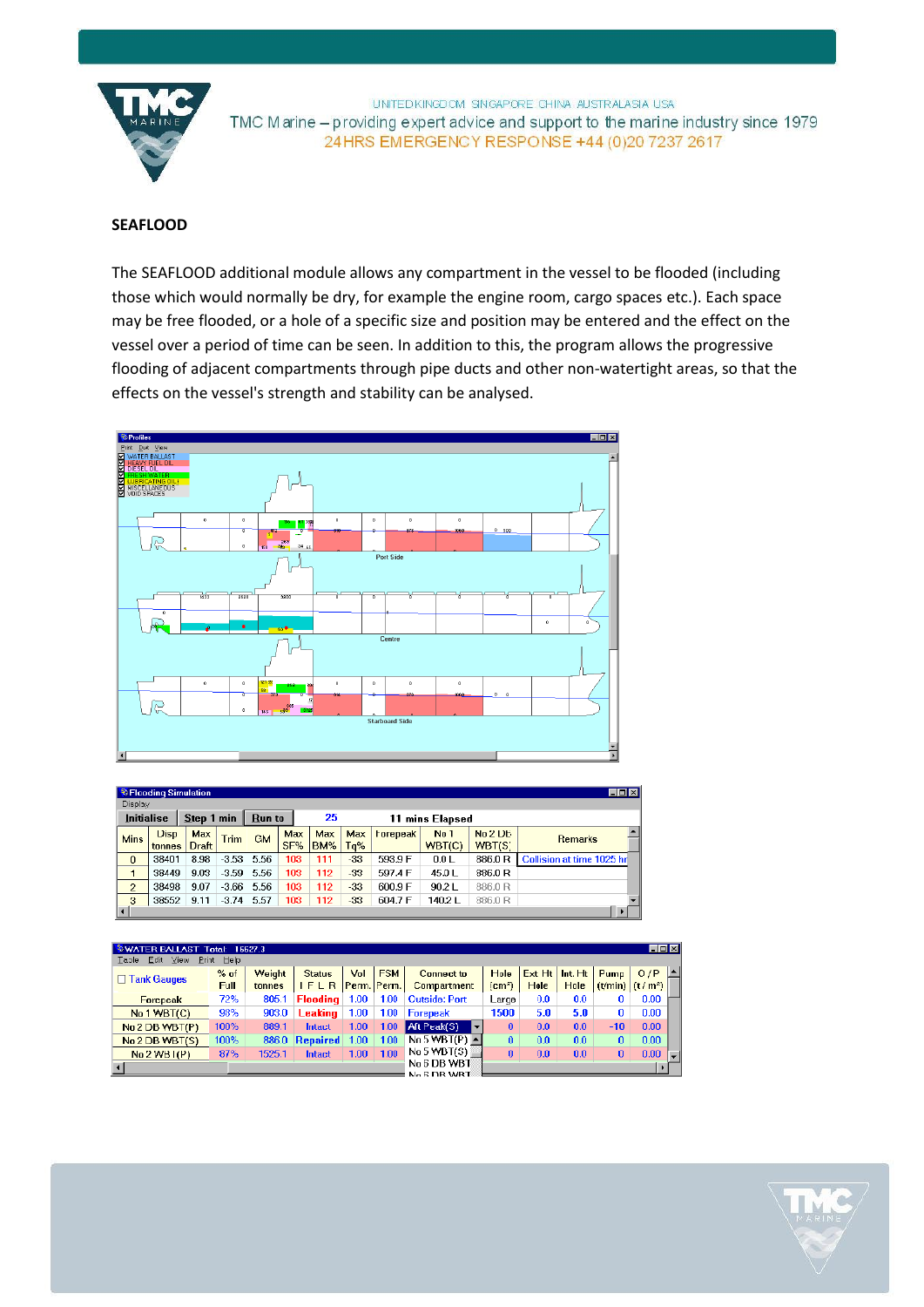

UNITED KINGDOM SINGAPORE CHINA AUSTRALASIA USA TMC Marine – providing expert advice and support to the marine industry since 1979 24 HRS EMERGENCY RESPONSE +44 (0) 20 7237 2617

### **SEADAM**

The SEADAM additional module allows rapid assessment of the residual longitudinal strength of a vessel following explosion aboard, grounding, collision or some such other accident which leaves the vessel structurally damaged. The software permits the analysis of longitudinal strength of the vessel after the total or partial failure of girders, frames, plating etc. SEADAM allows for the recalculation of bending moments and sheer forces, allowing for the effect of grounding. There is a facility to use soundings taken around the vessel to calculate the reaction force taking into account the rise and fall of the tide. The effects of wave loading on the vessel may also be seen, dependant on the height, period, direction and phase of the waves.

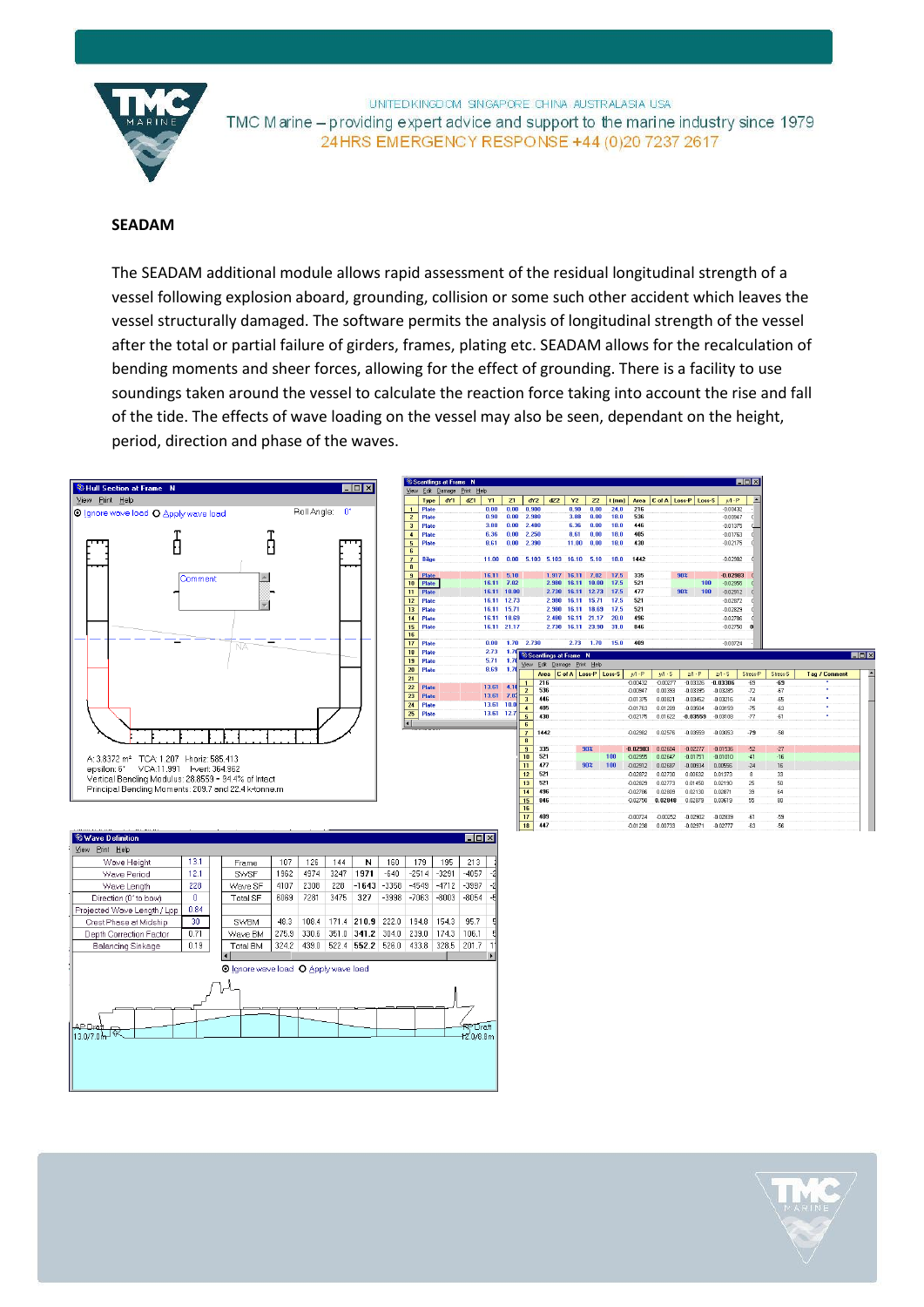

UNITED KINGDOM SINGAPORE CHINA AUSTRALASIA USA TMC Marine – providing expert advice and support to the marine industry since 1979 24 HRS EMERGENCY RESPONSE +44 (0) 20 7237 2617

## **COMLASH**

The COMLASH is a standalone module, which can be used in isolation or as an additional module to the main SEAMASTER program. With the COMLASH, the forces generated in any stack of containers can be calculated to see if the safe working loads of the lashing gear or of the container frame itself have been exceeded. The calculations can be carried out to all the major Classification Society rules, and investigations can be undertaken to see how various factors such as the weather conditions, the vessel's GM/draught etc. would affect the forces generated.







|                         | <b><i>E Rorutz</i></b> |                        |                      |                                                           |                                         |     |               |                         |                     |              |                                                                                        | <b>EDIX</b> |
|-------------------------|------------------------|------------------------|----------------------|-----------------------------------------------------------|-----------------------------------------|-----|---------------|-------------------------|---------------------|--------------|----------------------------------------------------------------------------------------|-------------|
|                         |                        | File Print Window Help |                      |                                                           |                                         |     |               |                         |                     |              |                                                                                        |             |
|                         |                        | (SWL) (15) (15) (10)   |                      |                                                           | (15) (25) (67, 5/83, 8) (-25, 07-20, 0) |     |               |                         |                     |              |                                                                                        |             |
|                         |                        |                        |                      |                                                           |                                         |     |               |                         |                     |              | Report for Deck Bay 53 on the hasis of GL 1998 Rules (with 38.0° roll and GH $<$ 0.93) |             |
|                         | Row 5 Deck Bay 53      |                        |                      |                                                           |                                         |     |               |                         |                     |              |                                                                                        |             |
|                         |                        |                        |                      |                                                           |                                         |     |               |                         |                     |              |                                                                                        |             |
| 84.                     | 8.5                    | 13.4                   |                      | 1.5 Gen Aft scope type                                    |                                         |     |               | scope twoe              |                     |              |                                                                                        |             |
|                         |                        | 82 8.5 18.8            |                      | 3.1 Sen Aft 2.26 St 24 2.26 St 24                         |                                         |     |               |                         |                     |              |                                                                                        |             |
|                         |                        |                        |                      | Rolling: Racking Force Corner Shear                       |                                         |     |               |                         | Communession Forces | Lash Tension |                                                                                        |             |
| Tier                    |                        | Fod Aft Side           |                      |                                                           | Fud Aft                                 |     | Fud Aft       | Pard.                   | Aft                 | Fud          | まてき                                                                                    |             |
| 84.                     |                        | $2.4$ $2.4$ $0.0$      |                      |                                                           | $1.1 - 0.5$                             |     |               | 9.6 13.0 1.1 1.1        |                     |              |                                                                                        |             |
| 82.                     |                        | 5.62.6                 | 0.0                  |                                                           | $5.0 - 3.4$                             |     |               | $21.3$ $21.3$ $-0.1$    | $3.3 -$             | 4.1          | 8.6                                                                                    |             |
| Fitching:               |                        |                        |                      |                                                           |                                         |     |               |                         |                     |              |                                                                                        |             |
| 84.                     |                        | 0.0 0.0                | 0.5                  |                                                           | $0.6$ $0.6$                             | 3.6 |               | $3.6$ $3.1$ $3.1$       |                     |              |                                                                                        |             |
| 82                      |                        | $0.0$ $0.0$ $1.7$      |                      | $1.3$ $1.3$ $9.0$                                         |                                         |     | 9.0           | 7.1                     | 7.1                 |              |                                                                                        |             |
|                         |                        |                        | (SWL) (15) (15) (10) |                                                           | (15) (25) (45.0/55.9) (-25.0/-20.0)     |     |               |                         |                     |              |                                                                                        |             |
|                         |                        |                        |                      |                                                           |                                         |     |               |                         |                     |              | Report for Deck Bay 56 on the basis of GL 1998 Reles (with 30.0° roll and GH $<$ 0.93) |             |
| Row 2 Deck Bay 56       |                        |                        |                      |                                                           |                                         |     |               |                         |                     |              |                                                                                        |             |
|                         |                        |                        |                      | Tier Ho(ft) Wo(t) Wind(t) Cl Door -- Fod < LANKINGS > Aft |                                         |     |               |                         |                     |              |                                                                                        |             |
|                         |                        |                        |                      | 02 0.5 23.6 6.1 Gen Aft scope type scope type             |                                         |     |               |                         |                     |              |                                                                                        |             |
|                         |                        |                        |                      | <b>Bolling: Racking Force - Corner Shear</b>              |                                         |     |               |                         | Compression Forces  | lash Tension |                                                                                        |             |
|                         |                        | Fod Aft Side           |                      |                                                           | Fod Aft                                 |     | Fud ACC       |                         | Fud Aft             | Fud          | ますの                                                                                    |             |
| $82 -$                  | 5.1                    |                        | $5.1 \t0.0$          |                                                           | 5.65.6                                  |     | $12.7$ $12.7$ |                         | $0.9\ 0.9$          |              |                                                                                        |             |
|                         |                        |                        |                      |                                                           |                                         |     |               |                         |                     |              |                                                                                        |             |
| Tier<br>Fitching:<br>82 |                        | 0.0 0.0                | 0.9                  | $1.0 \t1.0$                                               | (15) (15) (67.5/83.8) (-15.0/-20.0)     |     |               | $6.1$ $6.1$ $5.7$ $5.7$ |                     |              |                                                                                        |             |